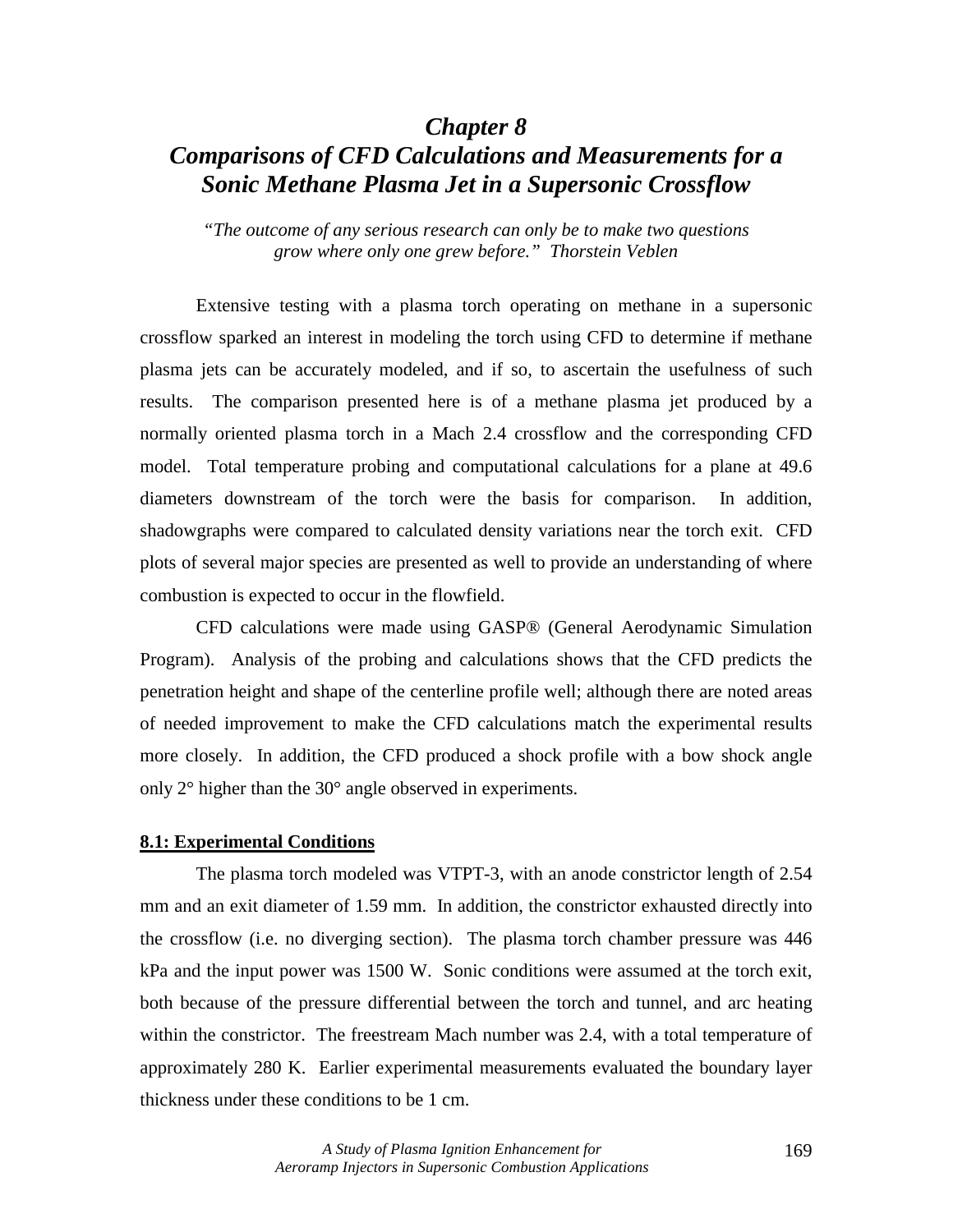## **8.2: Computational Methodology**

 The CFD calculations were performed using GASP®, a finite-volume, high-speed flow CFD program developed by the Aerosoft Company. Personnel of Aerosoft also performed the present CFD calculations (Viti, 2000). GASP® solves the integral form of the time-dependent Reynolds-averaged Navier-Stokes (RANS) equations in three dimensions using a structured grid design. Finite rate reacting flows can be implemented as well. The physical modeling capabilities of GASP® are enhanced by the choice of four thermodynamic models, and supports twenty different chemistry models. The thermochemistry includes real gas mixtures, both calorically and thermally imperfect, and finite rate chemistry. For this case, a simple methane-air reaction mechanism was implemented.

 A converged solution was defined for a maximum residual of three orders of magnitude. In addition, the flowfield data at 49.6 diameters downstream were checked to see if any significant changes in the flowfield properties were occurring compared to earlier time-step solutions. The maximum total temperature was found to change less than 0.1 K for the final solution, compared to the previous time-step.

## **8.2.1: Jet and Boundary Conditions**

 The plasma jet exit parameters were simulated using extrapolations of experimental data and assumptions about the exit temperature profile, velocity, and density. The mass flow rate of methane through the torch was calculated to be 0.17  $g/s$ , found by using the torch chamber pressure and known choking area. To model a torch operating at 1500 W, it was assumed that approximately 40% of the energy entered the gas, where the remaining 60% was assumed to be lost to the electrodes through joule heating or radiation to the surroundings. Typical values for plasma torch efficiencies of this design range from 40 to 60%. Absorbing 600 W with a flowrate of 0.17  $g/s$ , the bulk temperature of the methane exiting the torch was calculated to be 1080 K. From this a temperature profile was assumed, in which the maximum centerline temperature was 6000 K, the wall temperature was 400 K, and the temperature gradients at these two boundaries were zero. The centerline temperature of 6000 K was based on a blackbody curve fit to spectral data of methane, which predicted an effective blackbody temperature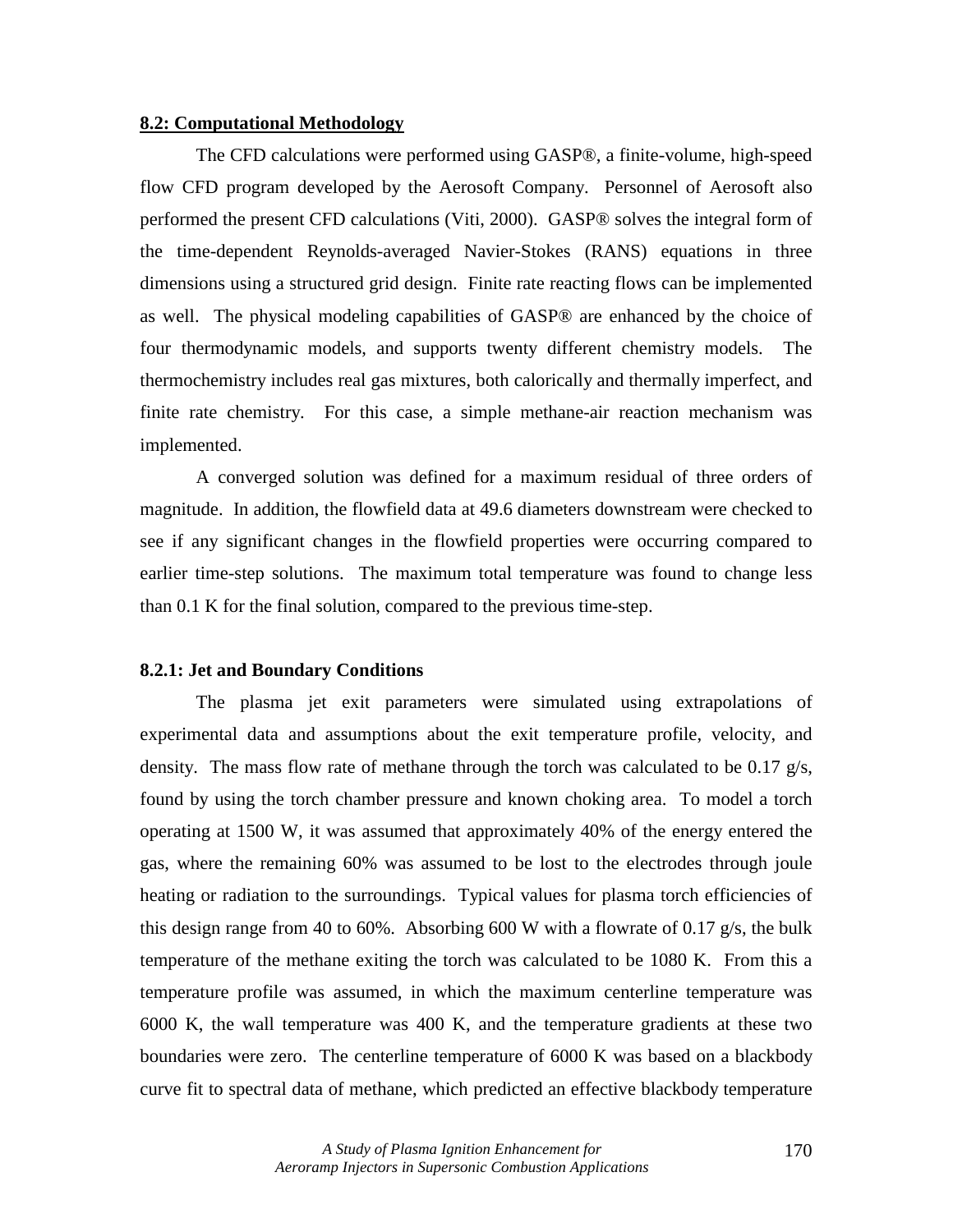of just under 6000 K for the methane plasma jet. The equation used to produce this profile is

$$
T = 5605 \cdot \exp(-272 \cdot x) + 398.7 \tag{8.1}
$$

where *x* is the radius at which the temperature is to be calculated (0 to 0.03125-in.). This equation produces a sharp temperature profile near the centerline, characteristic of plasmas where only a small fraction of the gas exceeds 3000 K. From these assumptions, the total pressure at the throat exit was calculated to be 96.3 kPa. The velocity profile was assumed to be uniform.

The computational volume surrounding the jet was defined as shown in Figure 8.1. The volume extended 2.54 cm upstream of the jet exit, 7.91 cm downstream, 2.54 cm cross-stream, and 5.08 cm above the jet exit. Freestream conditions were modeled such that the Mach number was 2.4, the total temperature was 298 K, and the total pressure was 379.1 kPa. With the plasma torch operating at chamber pressure of 446 kPa, this produced a jet-to-tunnel momentum flux ratio of 1.17. The boundary layer from the experimental work is approximately 1 cm thick, and was modeled as a standard turbulent boundary layer at the flow entrance to the computational domain. The tunnel floor was modeled as a no-slip, adiabatic wall. Free surfaces were modeled using an extrapolation scheme, such that fluid could leave the computational domain.



Figure 8.1: Illustration of Computational Grid Location

## **8.2.2: Grid Generation**

 The grid generation code for this analysis was GRIDGEN®. GRIDGEN® is a graphical, interactive grid-generating program used for producing three-dimensional grids for CFD solvers such as GASP®. Grid points are defined through various routines,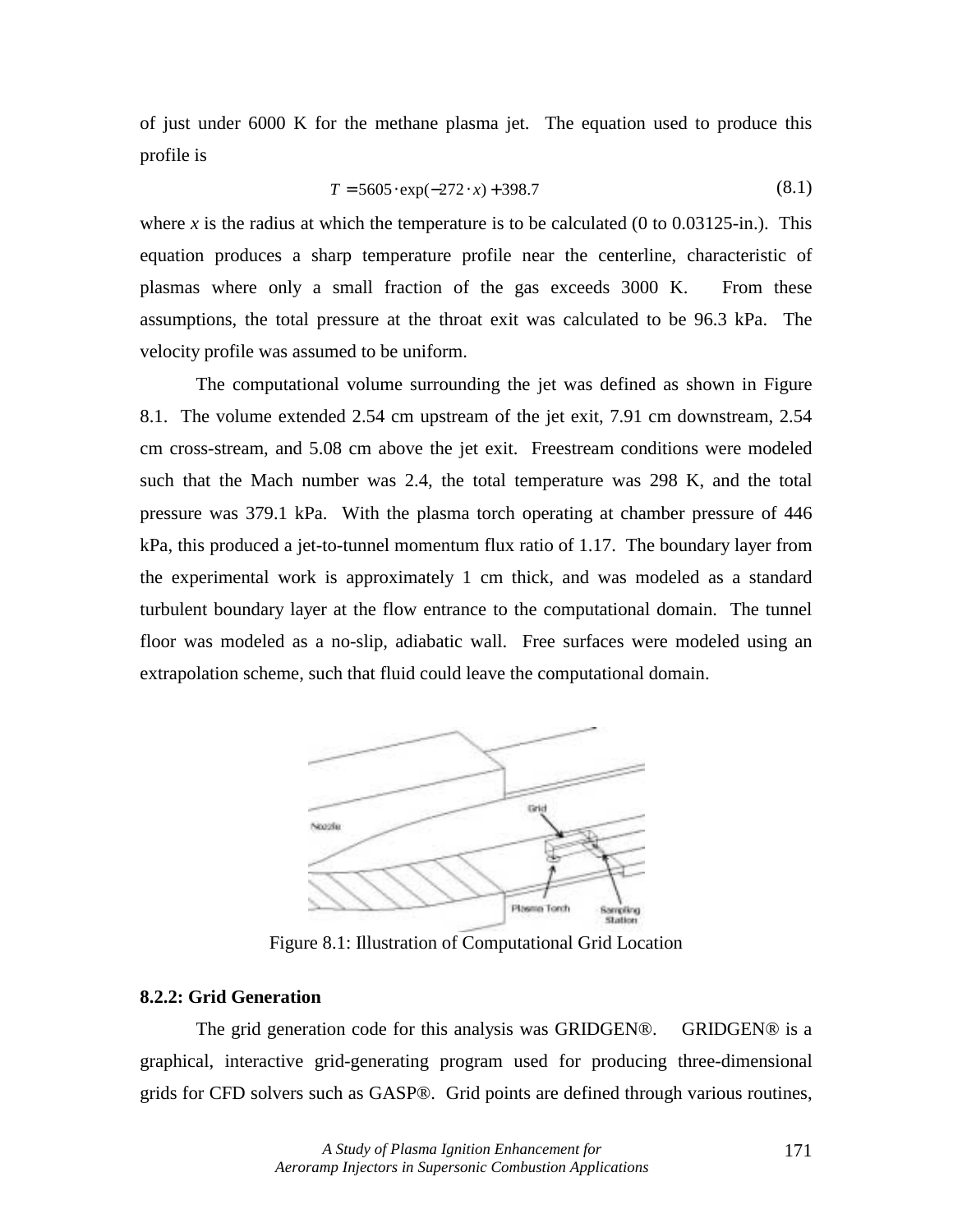such as hyperbolic or geometric progression, to achieve a desired grid distribution. The volume of the grid is comprised of blocks, which together form the computational domain. Blocks are designed so that grid point density is increased in areas requiring high resolution and decreased where resolution is not as important, such as far out into the freestream.

 A CFD solver such as GASP® can use the output blocks produced by the GRIDGEN® code. For this case, seventeen blocks were used to define the computational domain, and grid sequencing was implemented to speed up convergence. Clearly, the most important volume to be modeled is the volume surrounding the plasma jet exit, and therefore was given special attention. An H-type grid was used for the jet exit, with the symmetry plane lying along the centerline of the jet and parallel to the direction of the crossflow. H-type grids increase resolution over radial or rectangular grids and do not create a singularity point at the center of the jet. Directly encompassing the jet exit area was a C-type grid. This area, consisting of the H and C-type grids, was then extruded along a path the jet plume was expected to follow. Surrounding blocks were designed to compliment these grids, using a geometric progression for defining the grid points along the block boundaries. This provided extra detail near the jet exit where it was needed most. In total, seventeen blocks were used to define the computational domain, consisting of 154,800 grid points. An isometric view of the computational domain is shown in Figure 8.2.



Figure 8.2: The Computational Domain and Block Structure

*A Study of Plasma Ignition Enhancement for Aeroramp Injectors in Supersonic Combustion Applications*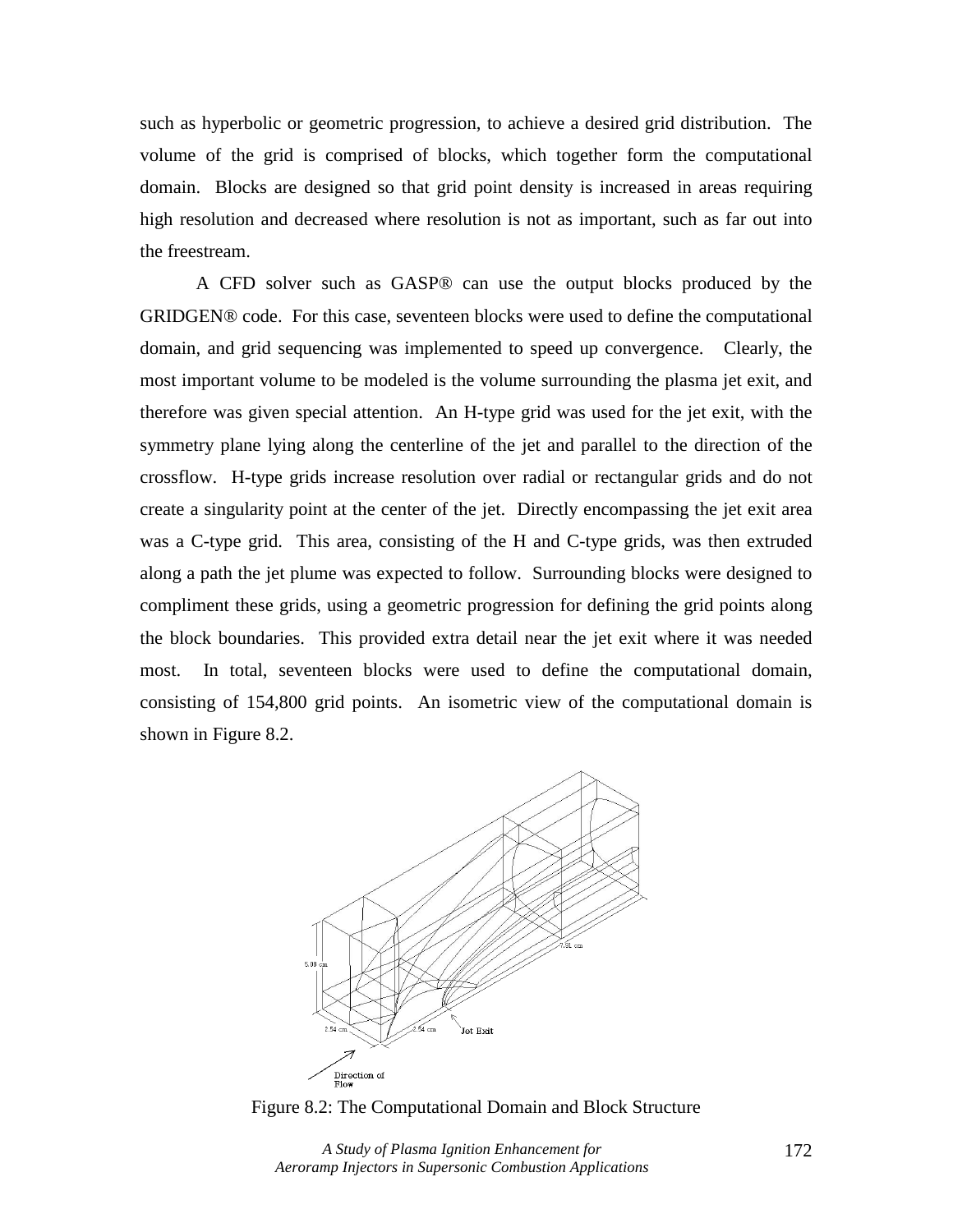## **8.2.3: Reaction Mechanism**

 The reaction mechanism used to model the methane combustion was developed by Bowman and Seery (1972) and is shown below in Table 8.1. The mechanism consists of 13 species and 11 reactions, and was developed for methane oxidation in air. Some key aspects of the mechanism are that it contains a basic  $H_2$ -air mechanism, which is crucial. Furthermore, CO oxidation is controlled by the hydroxyl radial (OH) and the methyl radial (CH<sub>3</sub>) dominates during the initial phase of the oxidation process. However, it is noted that this model does not contain charged species to accurately represent the kinetics associated with the plasma jet, nor does it contain some of the chain-branching and chain-terminating reactions. This mechanism was coded into GASP® to model the combustion of methane. The reaction scheme was adopted as a compromise between modeling reality and computation efficiency for a 3D, Navier-Stokes calculation.

|                           | Reaction                   |                      | Forward       |                   |
|---------------------------|----------------------------|----------------------|---------------|-------------------|
|                           |                            | A                    | b             | E/R               |
| 1.                        | $CH_4+M=CH_3+H+M$          | $2 \times 10^{17}$   | $\Omega$      | 44.5 x $10^3$     |
| 2.                        | $CH_4+OH=CH_3+H_2O$        | $2.8 \times 10^{13}$ |               | $2.5 \times 10^3$ |
| 3.                        | $CH_4+O=CH_3+OH$           | $2 \times 10^{13}$   | $\theta$      | 4.64 x $10^3$     |
| 4.                        | $CH_4+H=CH_3+H_2$          | 6.9 x $10^{13}$      |               | 5.95 x $10^3$     |
| 5.                        | $CH3+O2=H2O+CHO$           | $2 \times 10^{10}$   |               |                   |
| 6.                        | $CH3+O=CHO+H2$             | $1 \times 10^{14}$   |               |                   |
| 7.                        | CHO+OH=CO+H <sub>2</sub> O | $1 \times 10^{14}$   |               | 0                 |
| 8.                        | CHO+M=H+CO+M               | $2 \times 10^{12}$   | $\frac{1}{2}$ | 14.4 x $10^3$     |
| 9.                        | $O+N_2=NO+N$               | $1.4 \times 10^{14}$ | $\Omega$      | 3.79 x $10^3$     |
| 10.                       | $N+O_2=NO+O$               | $6.4 \times 10^{9}$  |               | 3.14 x $10^3$     |
| 11.                       | $N+OH=NO+H$                | $4 \times 10^{13}$   |               | 0                 |
| cm <sup>3</sup><br>gmol·s |                            |                      |               |                   |

Table 8.1: Bowman and Seery Reaction Mechanism for Methane *kf=AT<sup>b</sup> exp(-E/RT)* 

#### **8.3: Results and Discussion**

 Three comparisons were made between the results obtained from the CFD calculations and the experimental results: downstream 2D temperature profiles at 49.8 diameters, a centerline temperature profile at the same distance, and the shock structure near the jet. The two centerline profiles are shown in Figure 8.3. Two distinct features are instantly recognized. First, the maximum total temperature ratio predicted using GASP® is about 8% lower than the experimental results. Second, the shapes of the two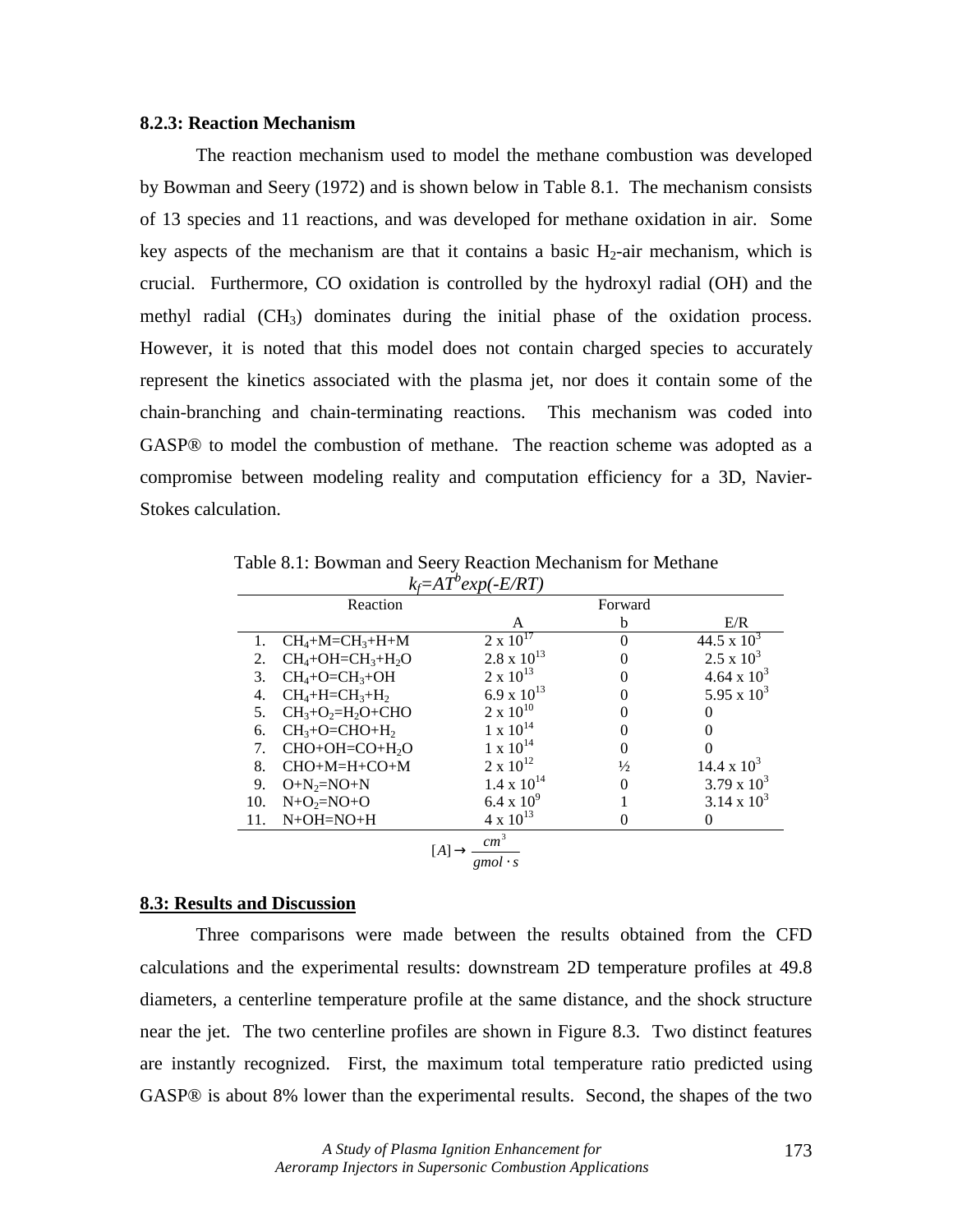profiles look much the same, except that the profile produced with GASP® has a consistently lower total temperature ratio. The vertical distance of the total temperature ratio maxima, defined as the penetration height, are both located 3.25 diameters above the tunnel floor. In addition, the shape of the profiles below the maxima both appear to exhibit similar trends, except that the temperature of the CFD profile approaches that of the freestream, indicating that no thermal energy has been trapped in the shear layer. However, above the maxima, the profile produced by the CFD has a steeper gradient. These trends indicate that the CFD predicts the penetration height of the plume rather well, but does not accurately account for the distribution of thermal energy about this maximum. The possible sources for these differences will be discussed later.



Figure 8.3: Centerline Total Temperature Profile Comparison for 1500 W

 The 2D total temperature profiles are shown in Figure 8.4, where they are presented on the same physical scale. Here, there are marked differences in the shape of the profiles, more so than with the centerline profiles. Although the cores are both at relatively the same height, the experimental results exhibit a much larger core. In addition, the experimental results show that hot gases are present along the floor of the tunnel trapped in the shear layer, whereas with the CFD results, full penetration of the thermal energy is attained. This immediately indicates a problem with the ability of the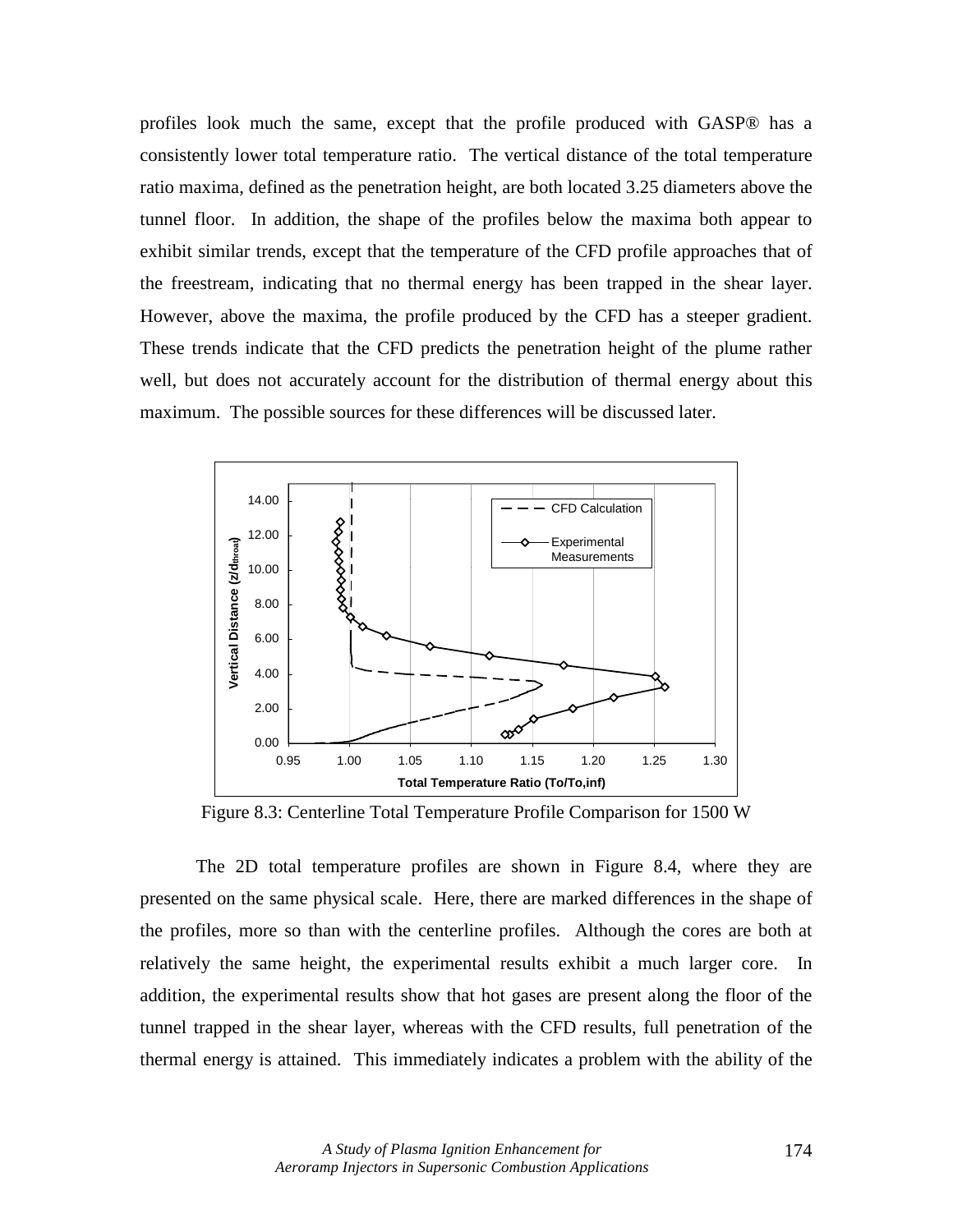Baldwin-Lomax turbulence model to accurately represent the thermo-fluid mechanics in the shear layer. Methods to overcome this problem will be discussed in Section 8.3.1.



Figure 8.4: Complete Total Temperature Profile Comparison for 1500 W

 The comparison between the experimental shadowgraph and density variations from the CFD calculations is shown in Figure 8.5. In both figures, the flow is from left to right, and the bow shock angle is defined as the angle the bow shock makes between the edge of the boundary layer and the edge of the frame (illustrated in Figure 7.16). The CFD results are presented on the left and show density variations in the flow. The blue areas identify the plume, while the shock is just upstream of the red area. The boundary layer edge is located at the point of transition from yellow to orange. In this figure the shape of the bow shock can be clearly seen and measured. The shadowgraph shows a similar shock structure, and although grainy, is still easily identified. The CFD calculations resulted in a bow shock angle of 32°, and for the corresponding experimental work, 30°.



(a) CFD Density Variations Near Torch Exit (b) Shadowgraph Figure 8.5: Shock Structure Comparison for 1500 W and a  $q_t$  of 1.18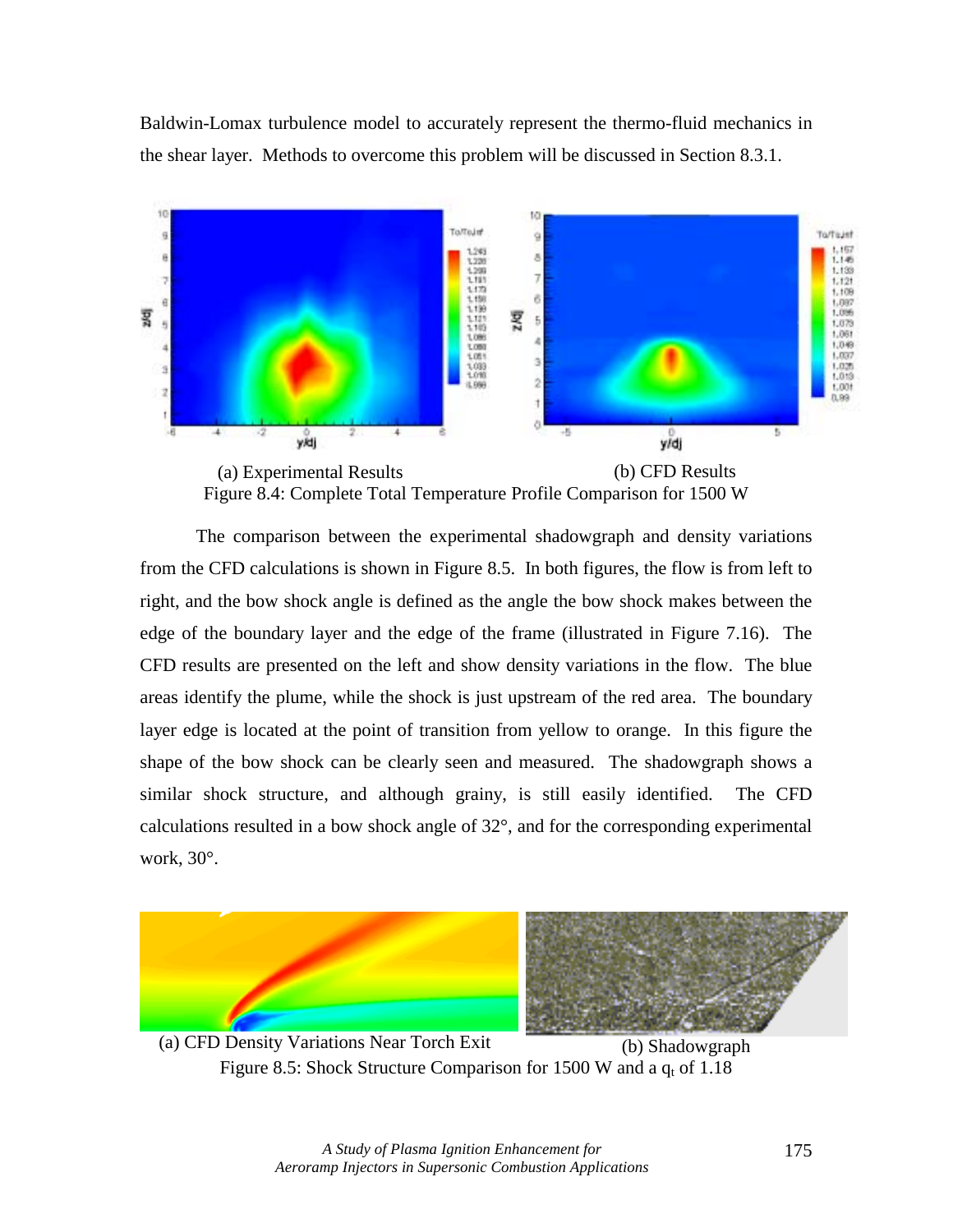Predicted mass fraction plots are shown in Figure 8.6 for H,  $H_2$ ,  $H_2O$ , and OH. The maxima and minima mass fractions for each specie are tabulated in Table 8.2, where the minima, rather than being presented as zero, are defined as the mass fraction at the edge of the identifiable plume for each specie. Also, a white arrow indicates the torch exit for those plots where it is not apparent. As with Figure 8.5, the plots here show flow from left to right, with the plasma torch exit upstream of bottom-center. From Figure 8.6a it is clear that hydrogen atoms exist for a very short period of time.  $H_2$  molecules, shown in Figure 8.6b, appear to penetrate to what can loosely be defined as the edge of the plasma jet. Both of these trends are consistent with the experimental spectrographic results presented in Chapter 6. OH molecules in Figure 8.6c are characteristic of regions where intense combustion occurs. From these results, the most intense areas of combustion should occur at about 2.5 cm downstream of the torch and 0.8 to 1.0 cm off of the floor. Finally, the presence of  $H<sub>2</sub>O$  molecules in Figure 8.6d is indicative of complete combustion.



(d)  $H<sub>2</sub>O$  Mass Fraction (10.7 cm x 2.0 cm) Figure 8.6: CFD-Predicted Mass Fractions of Some Major Species (scale for a, b and c: 3.3 cm x 2.0 cm)

| Specie       | Maxima                 | Minima                 |
|--------------|------------------------|------------------------|
|              | $5.67 \times 10^{-4}$  | $9.63 \times 10^{-13}$ |
| $H_2$        | $2.46 \times 10^{-3}$  | 5.54 x $10^{-13}$      |
| OН           | $2.03 \times 10^{-16}$ | $4.05 \times 10^{-17}$ |
| $H_2 \Omega$ | $1.99 \times 10^{-5}$  | $3.98 \times 10^{-6}$  |

| Table 8.2: Mass Fraction Maxima and Minima |  |  |  |
|--------------------------------------------|--|--|--|
|--------------------------------------------|--|--|--|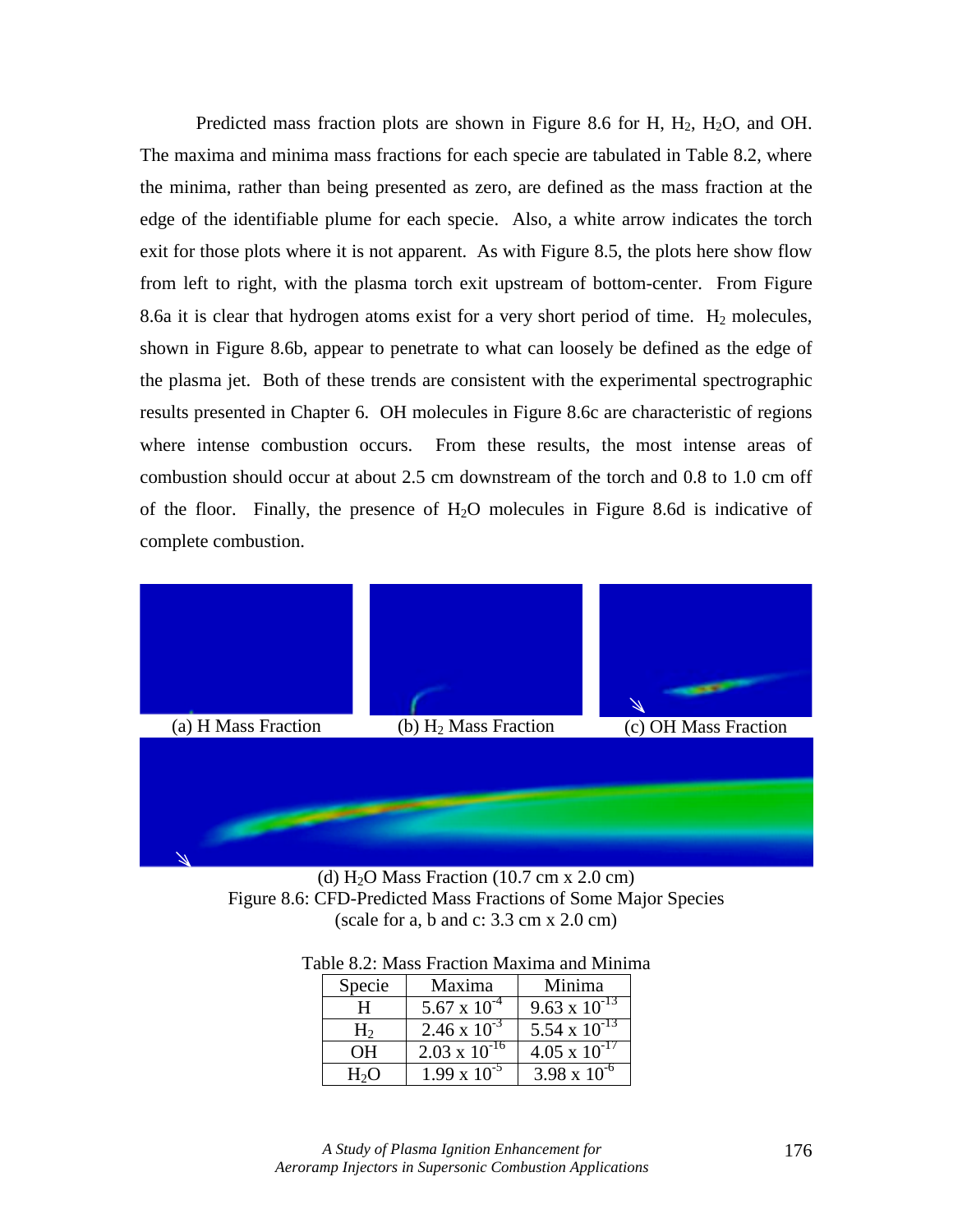In addition to the plots of mass fraction values near the torch exit, mass fraction profiles at 49.6 d<sub>eq</sub> were constructed and are presented in Figure 8.7 and 8.8. Figure 8.7 shows mass fraction profiles for hydrocarbon fragments and molecules produced from combustion reactions, while Figure 8.8 shows mass fraction profiles for  $N_2$  and  $O_2$ . Table 8.3 lists the maximum mass fraction values for each of the species. All species not listed in this table (i.e. CO, H, N, NO and O) had mass fractions below  $1x10^{-10}$  and were considered insignificant. The exception is OH, with a maximum mass fraction of  $4.32x10^{-20}$ , but is shown here because of its chemical importance to the combustion process and the interesting plume structure it exhibits.



Figure 8.7: CFD-Predicted Mass Fraction Plots at 49.6 deq Downstream of Torch Exit

*A Study of Plasma Ignition Enhancement for Aeroramp Injectors in Supersonic Combustion Applications*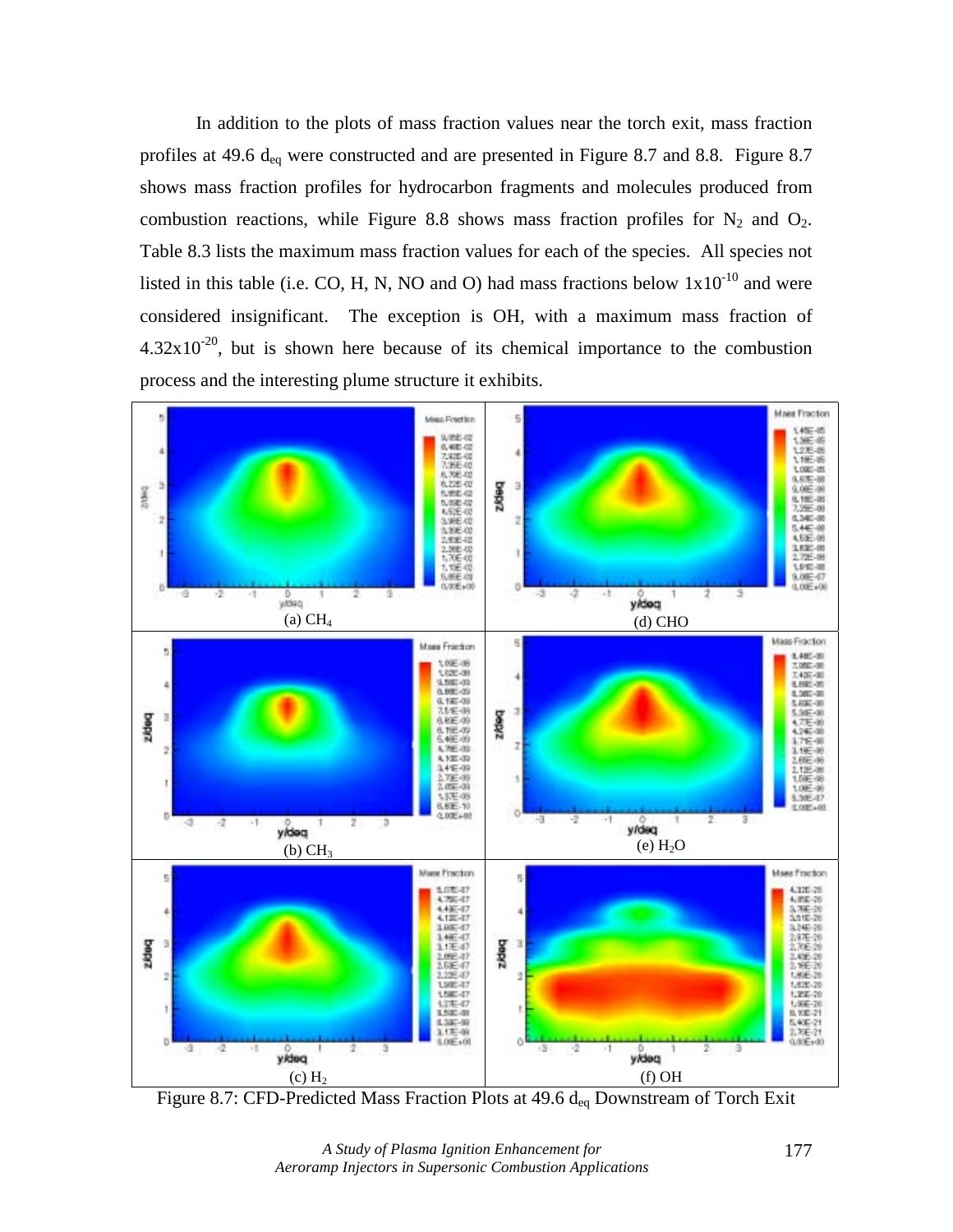There are several identifiable trends produced by the CFD calculations. First, except for OH, all the hydrocarbon species have their maximum mass fraction at the same location as the maximum total temperature ratio and exhibit similar plume shapes to the total temperature plot shown in Figure 8.4. Also, some species exhibit more spreading, or mixing, such as  $H_2$ ,  $H_2O$  and CHO. The presence of CH<sub>4</sub> shows that there is incomplete burning of the methane feedstock by the torch. Comparison of the concentrations of  $CH_4$  and  $H_2O$  shows a difference of four orders of magnitude, indicating that only a minute portion of the methane feedstock has undergone complete combustion. This agrees quite well with the experimental results presented in Chapter 7, although the amount of combustion realized experimentally is probably somewhat larger than predicted by CFD. The presence of CHO is an indicator that the flame is chilled, which is certainly the case in an unheated supersonic environment (Gaydon, 1974).  $CH<sub>3</sub>$ , present in low-pressure methane flames, appears to be concentrated mainly near the plume core with very little lateral or vertical variation. The existence of OH at this location indicates that a very small portion of the flow is still reactive. The plume shape of OH, although quite different than the other molecules presented, can probably be attributed to the low concentration and rate of diffusion of the OH molecule.



Figure 8.8: CFD-Predicted Air Mass Fraction Plots at 49.6 d<sub>eq</sub> Downstream of Torch Exit

The two plots for  $N_2$  and  $O_2$  are shown in Figure 8.8. Expectedly, the maxima concentrations for these molecules occur away from the plume, out in the freestream, and the minima occur in what was previously identified as the plume core. This trend demonstrates that some of the available oxygen has been used in combustion to produce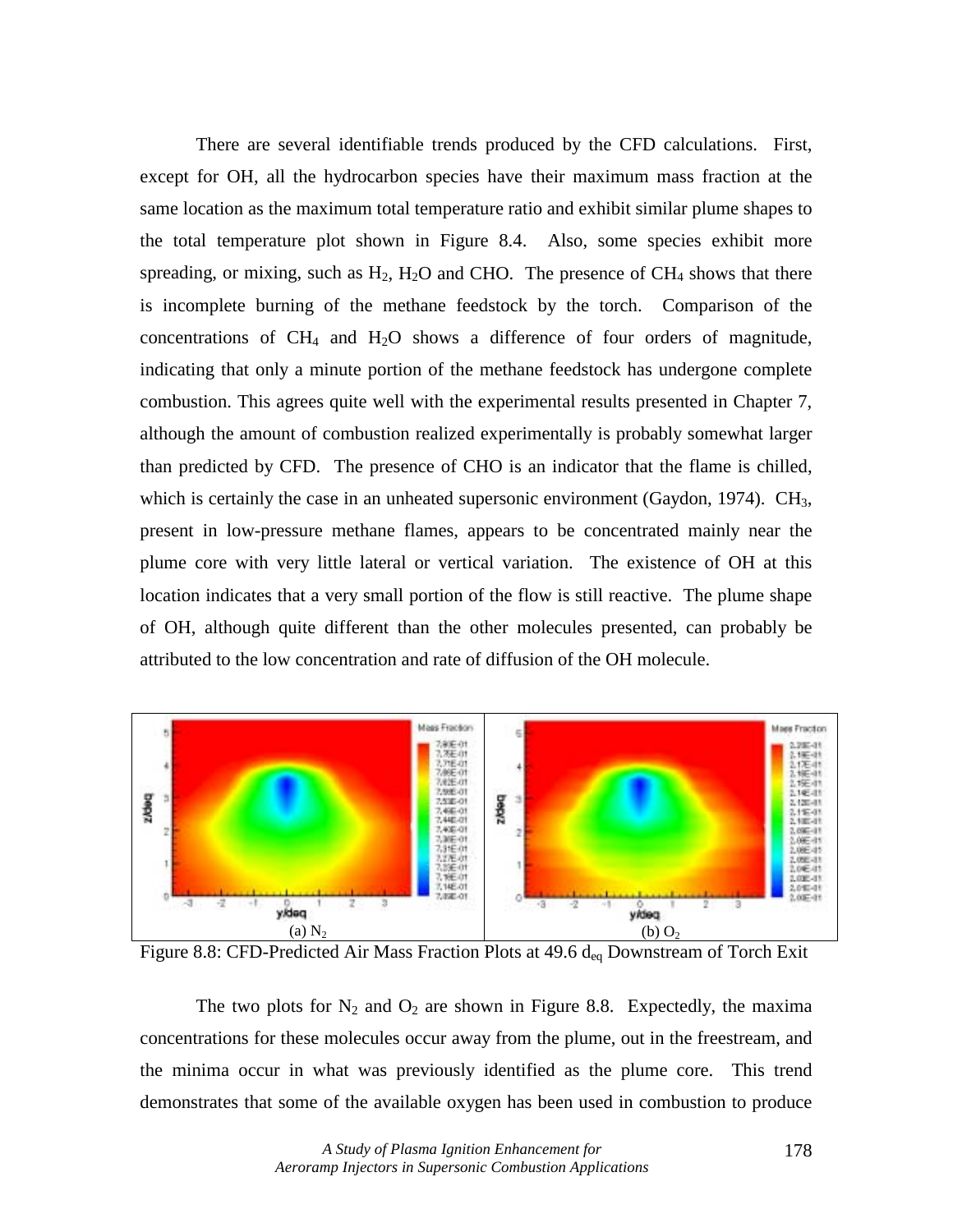H2O, and the intermediates OH and CHO. Although no other species containing nitrogen were predicted to exist at this location, namely N and NO, the mass fraction of  $N_2$  is at a minimum inside the plume core because of the presence of other major species such as  $H<sub>2</sub>O$ , CHO and especially unburned CH<sub>4</sub>.

| Specie           | <b>Maximum Mass Fraction</b> |  |
|------------------|------------------------------|--|
| CH <sub>4</sub>  | $8.05 \times 10^{-2}$        |  |
| CH <sub>3</sub>  | $1.09x10^{-8}$               |  |
| H <sub>2</sub>   | $5.07x10^{-7}$               |  |
| <b>CHO</b>       | $1.45x10^{-5}$               |  |
| H <sub>2</sub> O | $8.48x\overline{10^{-6}}$    |  |
| <b>OH</b>        | $4.32 \times 10^{-20}$       |  |
| $N_2$            | $7.80 \times 10^{-1}$        |  |
|                  | $2.20 \times 10^{-1}$        |  |

Table 8.3: Maximum Mass Fraction for Various Species at 49.6  $d_{eq}$ 

## **8.3.1: Sources for Error**

 As with most CFD, calculations often do not exactly match the experimental results and must be "adjusted" to fit the data well. However, in this case, several straightforward improvements can be made. The first improvement should take into account the actual freestream total temperature of the wind tunnel, which is 280 K, rather than the 298 K that was assumed. The second lies within the turbulence model. Switching to the well-known k-ε model should provide more realistic results than the Baldwin-Lomax model, which was chosen based on its much faster computation time. This switch is expected to improve both the mixing trends of the CFD calculations and the temperature distribution near the floor of the tunnel. Another avenue of improvement may lie in trying a different combustion model, although other choices should be explored since increasing the number of species within the combustion model greatly increases computation time and may not necessarily improve the results. In addition, the total temperature rise predicted by the CFD, and experimentally observed in Chapter 6, had little to due with heat release from combustion, but rather was associated with the thermal energy initially imparted to the feedstock gas by the arc. Perhaps the area most open to consideration would be the assumptions made for the torch exit conditions and the energy absorbed by the gas. Clearly, the total temperature calculated by the CFD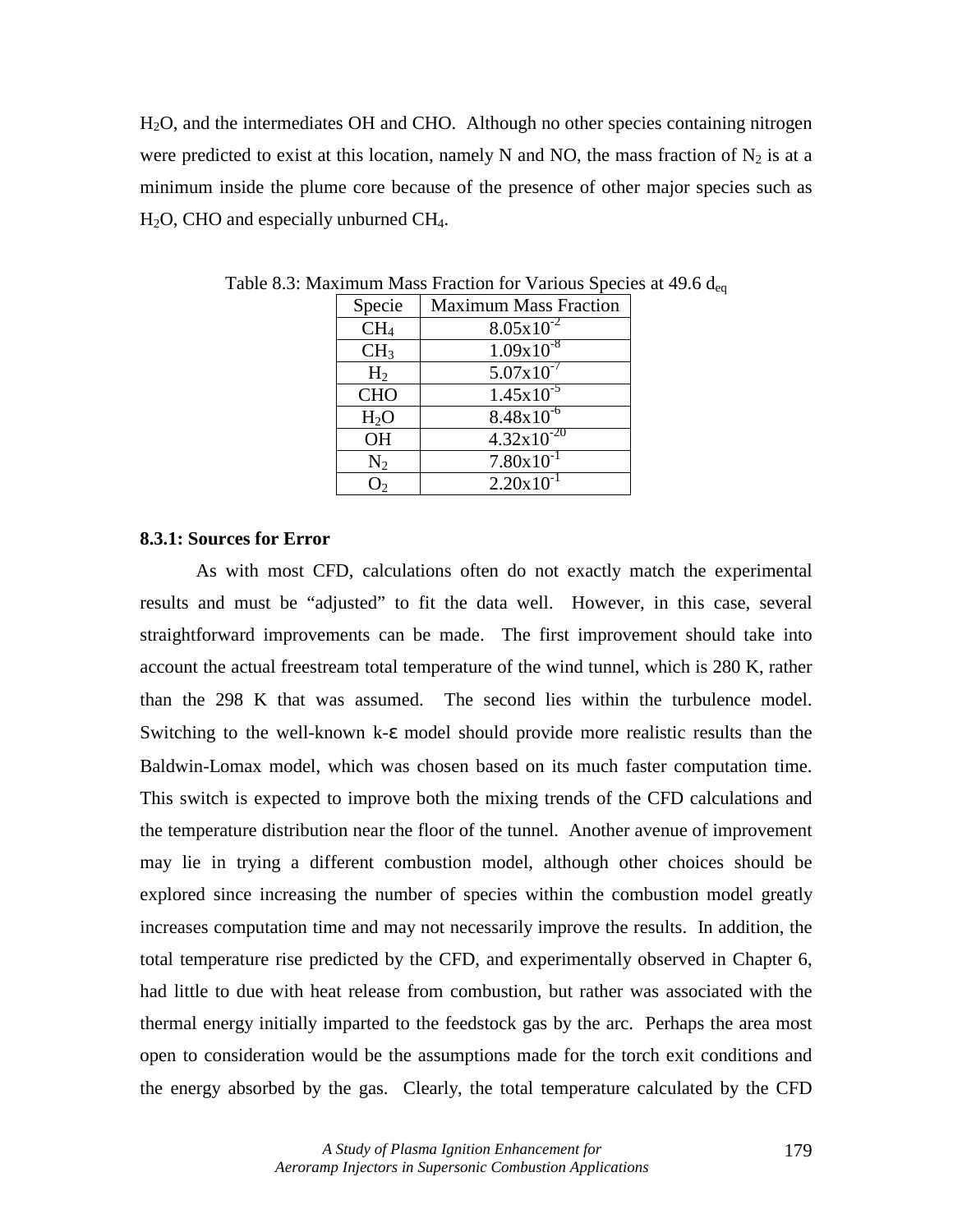code was lower than the actual, which may indicate that the assumption of 40% arc efficiency may be too low. This indicates that the bulk temperature used in the calculations would need to be increased, since it is directly related to the arc efficiency. The final area to investigate would be the grid itself. Changes should focus on increasing the density of grid points, or changing the geometry of the blocks to increase resolution in areas that are now known to be important. A combination of these suggestions should be easy to implement without greatly increasing the effort or computational time required, and would confirm whether these improvements were necessary. Based on these recommendations, Perrig (2001) performed a computational study comparing the k-ε and k-ω models in place of the Baldwin-Lomax, and a newly defined grid structure to better account for the penetration height of the plume. In addition, he also performed calculations with and without the Bowman-Seery reaction mechanism for methane to determine how the mechanism affected the results. He demonstrated that the use of the k-ε turbulence model greatly increased the accuracy of CFD calculations assuming nonreactive flow, whereas the k- $\omega$  model poorly predicted the shape of the plume. The k- $\varepsilon$ results agree quite well with experimental observations, which indicate that the heat release due to combustion is minor compared to the initial thermal energy imparted by the arc. The implementation of the combustion mechanism using this model gave somewhat less accurate results, probably due to an incompatibility with other features of the CFD model. Further details of Perrig's work are shown in Appendix D.

### **8.4: Conclusions**

 CFD calculations were performed using GASP® to model a plasma torch operating with methane at 1500 watts and a momentum flux ratio of 1.17. Experiments performed in a Mach 2.4 crossflow under the same conditions were used to determine the accuracy of the model. Comparisons were made on the shock angles produced by the torch and downstream total temperature values.

 It was found that the CFD calculations were in good agreement with some of the experimental measurements, namely the predictions of the bow shock angle and the penetration height of the downstream plume core. For the conditions specified, the bow shock angle was calculated to be 32° and the penetration height for the core of the